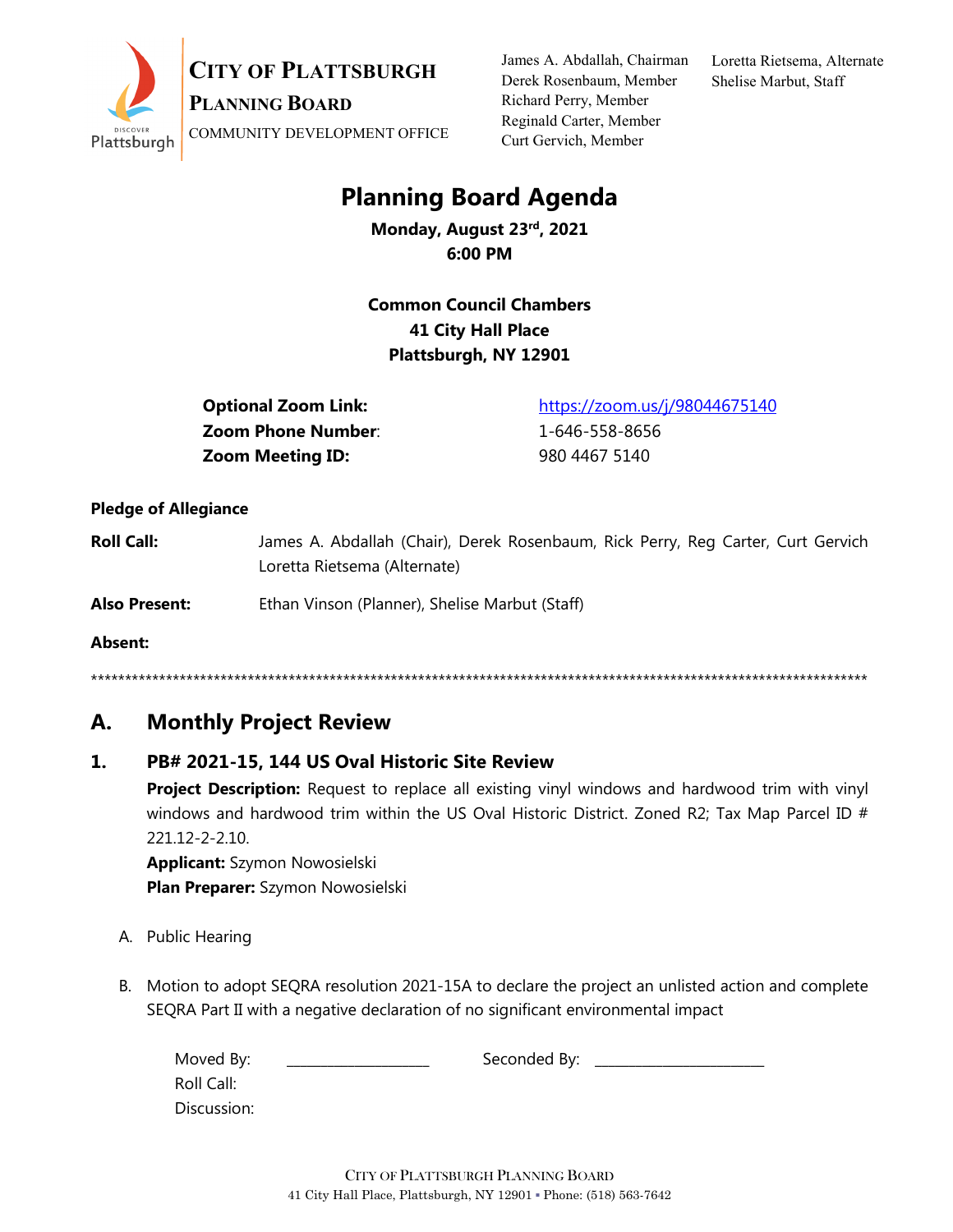**ACTION TAKEN:** Adopted □ Defeated □ Withdrawn □ Tabled □

C. Motion to adopt resolution 2021-15B to approve the historic site review application and related materials with any conditions as noted within the discussion.

|    | Moved By:<br>Roll Call:                                                                                                                                                              |                                                                                                                                                                                                             |  |  |
|----|--------------------------------------------------------------------------------------------------------------------------------------------------------------------------------------|-------------------------------------------------------------------------------------------------------------------------------------------------------------------------------------------------------------|--|--|
|    | Discussion:                                                                                                                                                                          |                                                                                                                                                                                                             |  |  |
|    | <b>ACTION TAKEN:</b> Adopted $\Box$                                                                                                                                                  | Defeated $\square$ Withdrawn $\square$ Tabled<br>$\Box$                                                                                                                                                     |  |  |
| 2. | PB# 2021-12, Nuway Carwash Site Plan                                                                                                                                                 |                                                                                                                                                                                                             |  |  |
|    | Permit Required; Zoned B2; Tax Map Parcel ID #207.17-2-12<br><b>Applicant: Nuway Car Wash</b><br>Plan Preparer: Mike Coon; AEDA, P.C.                                                | Project Description: Request to construct a 3,600 sq. ft. car wash facility with 4 new parking spaces<br>and related site improvements. Located at 321 Cornelia Street; Area Variance Required; Special Use |  |  |
|    | A. Public Hearing                                                                                                                                                                    |                                                                                                                                                                                                             |  |  |
| В. | Motion to adopt SEQRA resolution 2021-12A to declare the project an unlisted action and complete<br>SEQRA Part II with a negative declaration of no significant environmental impact |                                                                                                                                                                                                             |  |  |
|    | Moved By:<br>Roll Call:<br>Discussion:                                                                                                                                               | Seconded By: ___________________                                                                                                                                                                            |  |  |
|    | <b>ACTION TAKEN:</b> Adopted $\Box$ Defeated $\Box$                                                                                                                                  | Withdrawn $\square$ Tabled $\square$                                                                                                                                                                        |  |  |
|    | conditions as noted within the discussion.                                                                                                                                           | C. Motion to adopt resolution 2021-12B to approve the detailed plan and related materials with any                                                                                                          |  |  |
|    | Moved By:<br>Roll Call:<br>Discussion:                                                                                                                                               | Seconded By: _____________________                                                                                                                                                                          |  |  |
|    | <b>ACTION TAKEN:</b> Adopted $\Box$                                                                                                                                                  | Defeated $\square$<br>Withdrawn $\square$ Tabled $\square$                                                                                                                                                  |  |  |

### **3. PB# 2021-13, 127 Court Street Historic Site Review {TABLED}**

**Project Description:** Request to apply vinyl siding to a historic building in the Court Street Historic District. Zoned RH; Tax Map Parcel ID #207.18-5-16